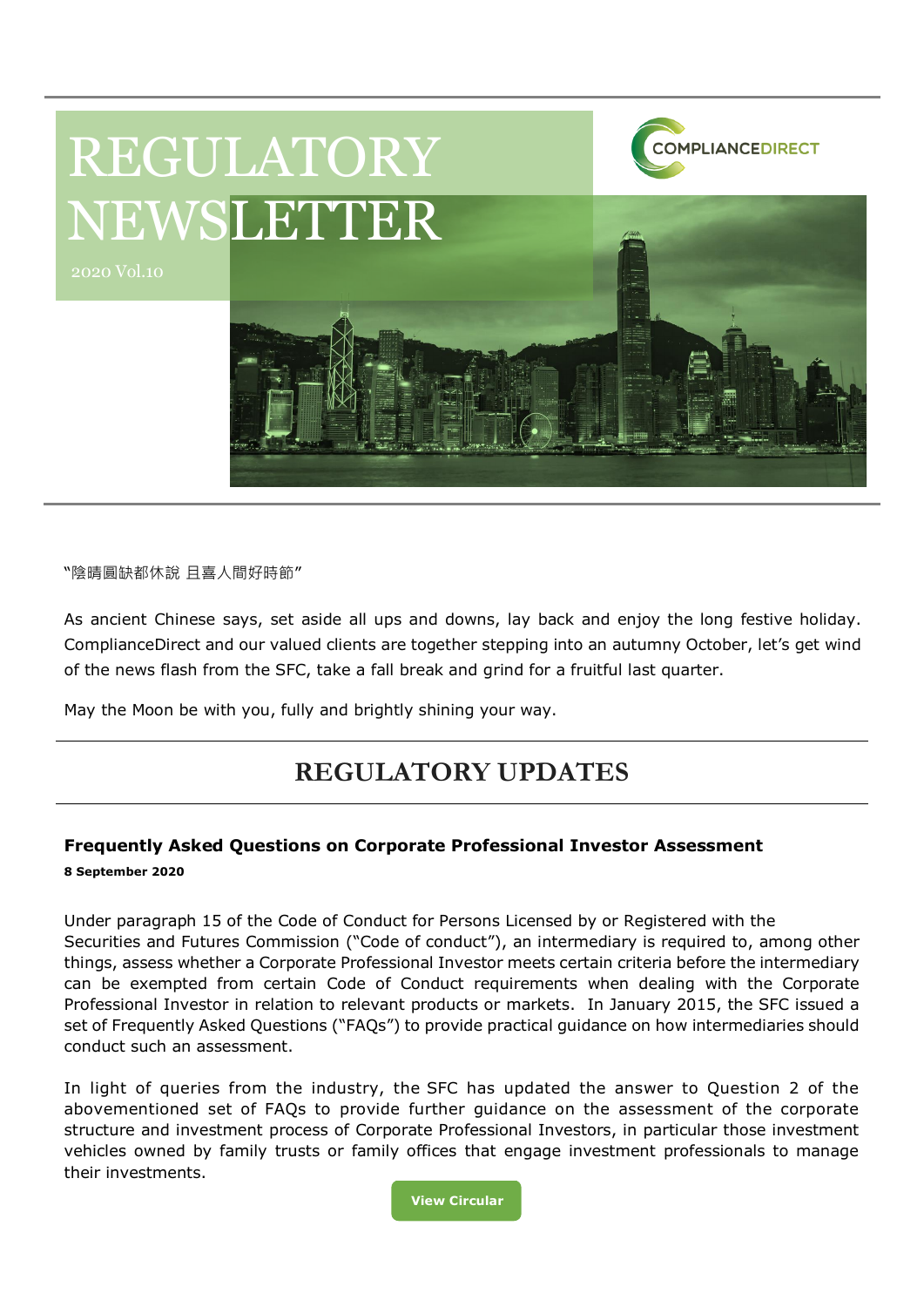### **Circular to licensed corporations Review of internet trading cybersecurity**

#### **23 September 2020**

The SFC recently conducted a thematic review of selected internet brokers which provide online trading services to assess their compliance to the Guidelines for Reducing and Mitigating Hacking Risks Associated with Internet Trading ("Cybersecurity Guidelines") and other cybersecurity requirements of a general nature included in the Code of Conduct. A report on the thematic review found that most of the surveyed brokers were in compliance with the SFC's key regulatory requirements.

The report summarises the key findings and observations and provide guidance on the SFC's expected standards. It highlights deficiencies and instances of non-compliance in areas such as Two-Factor Authentication, data encryption, session timeout and monitoring and surveillance to identify requirements and good practices adopted by these brokers. The report also includes reminders of other requirements and good practices adopted by these brokers.

In conjunction with the above, the circular elaborates on the regulatory expectations set out in the Cybersecurity Guidelines that came into effect in July 2018. In addition, given that some vulnerabilities which are unique to mobile trading applications have not been covered in the Cybersecurity Guidelines, the circular also provides guidance on specific system security controls which internet brokers should employ for mobile trading applications as required under the Code of Conduct.

**[View Circular](https://www.sfc.hk/edistributionWeb/gateway/EN/circular/intermediaries/supervision/doc?refNo=20EC58)**

## **ENFORCEMENT NEWS**

### **Former licensee convicted of providing false or misleading information to SFC**

The Eastern Magistrates' Court today convicted Mr. Lau Tin Yau ("Lau") in a prosecution brought by the SFC for offences under the SFO that arose from his licence applications to the SFC. Lau, who pleaded guilty to all the charges against him, was fined \$36,000 and ordered to pay the SFC's investigation costs.

The SFC told the Court that Lau failed to disclose in two licence applications to the SFC in August 2017 that he was a subject of investigations by other regulatory or criminal investigation bodies. Lau also failed to report to the SFC within seven business days of the occurrence of events related to criminal and disciplinary proceedings against him.

**SFC commences proceedings against Tianhe Chemicals Group Limited and its executive director for defective prospectus and to seek compensation orders for investors**

The SFC has commenced proceedings in the Market Misconduct Tribunal against Tianhe Chemicals Group Limited ("Tianhe") and its executive director, Mr. Wei Xuan, for allegedly issuing Tianhe's listing prospectus in which the company's revenue was overstated by over RMB6.7 billion.

The SFC's investigation also revealed that about 53% of Tianhe's total track record revenue of RMB12.6 billion disclosed in the prospectus was overstated. This is due to Tianhe's prospectus containing materially false or misleading information regarding its sales revenue and profits for its track record period for the financial years from 2011 to 2013.

The SFC expects applicants and licensees to make The SFC is seeking orders from the Court of First